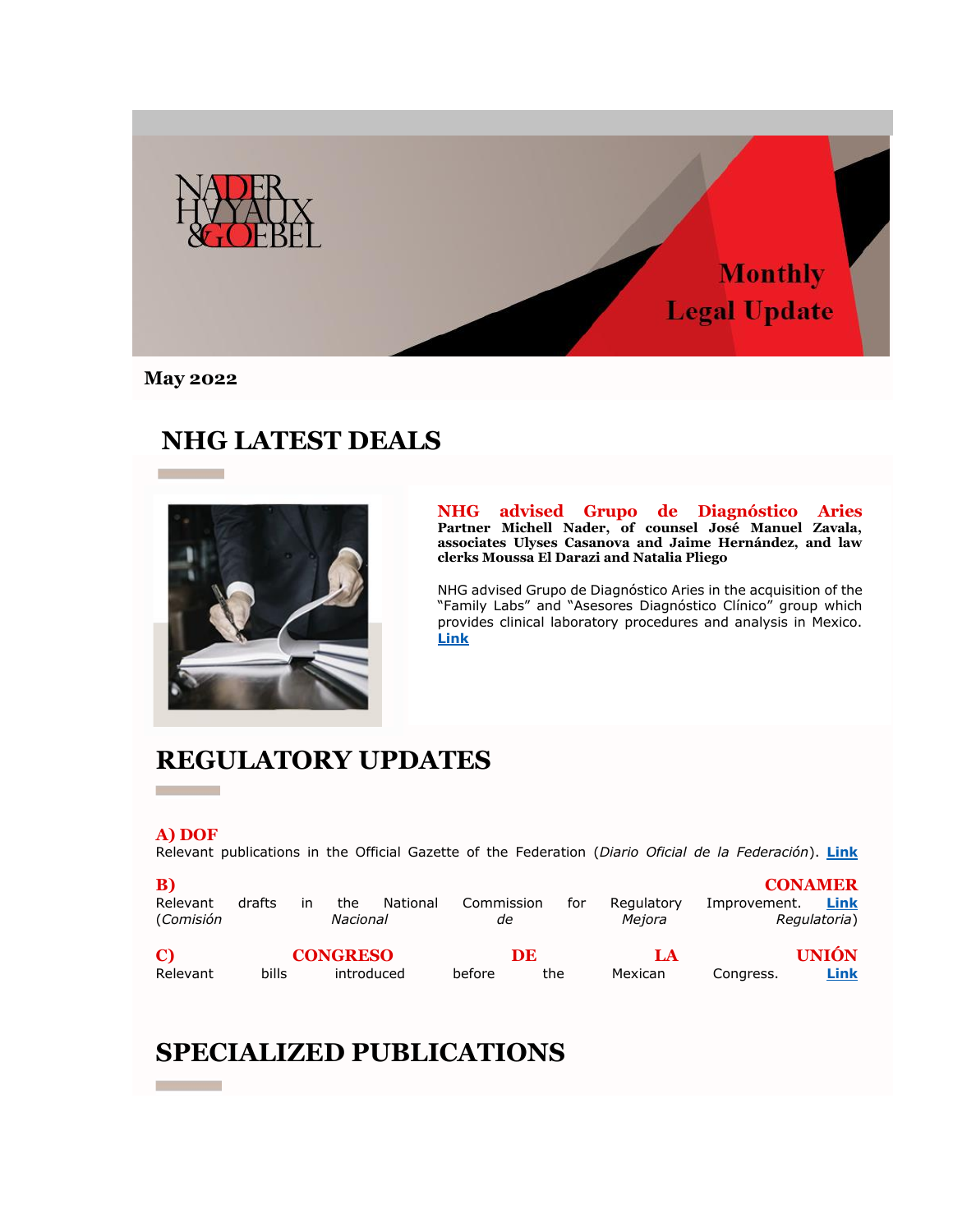

### **Mexico's Corporate M&A 2022 Guide (T&D Chambers & Partners) Partners Michell Nader and Julián Garza**

NHG contributed to the latest Mexico's trends and developments on Corporate Mergers & Acquisition Chambers & Partners Guide with a complete overview of the market. **[Link](https://nhg335.lt.acemlnb.com/Prod/link-tracker?notrack=1&redirectUrl=aHR0cHMlM0ElMkYlMkZ3d3cubmhnLm14JTJGd3AtY29udGVudCUyRnVwbG9hZHMlMkYyMDIyJTJGMDUlMkYwMzVfTUVYSUNPLVRELnBkZg==&sig=3vMzxBt2J3S6JVoMbMpSrKzbLXEsB9vgNQAPMtoaxoF5&iat=1654802410&a=%7C%7C25487300%7C%7C&account=nhg335%2Eactivehosted%2Ecom&email=sf%2FV9l4ieKNMOZdeVagRzQ%3D%3D&s=ccd1870a579f2011876aca44733daec7&i=177A249A6A1832)**

#### **Insurance & Reinsurance Mexico Comparative Guides** (Legal 500) **Partners Yves Hayaux du Tilly and Luciano Pérez**

NHG contributed to the Insurance & Reinsurance Mexico Comparative Guide with an overview on the trends and developments on the regulation of the insurance sector in Mexico. **[Link](https://nhg335.lt.acemlnb.com/Prod/link-tracker?notrack=1&redirectUrl=aHR0cHMlM0ElMkYlMkZ3d3cubGVnYWw1MDAuY29tJTJGZ3VpZGVzJTJGY2hhcHRlciUyRm1leGljby1pbnN1cmFuY2UtcmVpbnN1cmFuY2UlMkYlM0ZleHBvcnQtcGRm&sig=3m3YvAfD9wZsTGrmvFCuyhnLGogsmBdNbGzbV2o1huT4&iat=1654802410&a=%7C%7C25487300%7C%7C&account=nhg335%2Eactivehosted%2Ecom&email=sf%2FV9l4ieKNMOZdeVagRzQ%3D%3D&s=ccd1870a579f2011876aca44733daec7&i=177A249A6A1824)**

|                  |              | A Mexico with Sustainable Competition (Revista |                 |               |
|------------------|--------------|------------------------------------------------|-----------------|---------------|
| <b>Ganar</b>     | <b>Ganar</b> | <b>May</b>                                     | $\sim$ 10 $\pm$ | <b>June</b> ) |
| <b>Associate</b> |              | <b>Daniella</b>                                |                 | Ramírez       |

NHG contributed in Revista Ganar Ganar with an analysis on the current antitrust regulation and implications on the development of sustainable practices in Mexico. **[Link](https://nhg335.lt.acemlnb.com/Prod/link-tracker?notrack=1&redirectUrl=aHR0cHMlM0ElMkYlMkZnYW5hci1nYW5hci5teCUyRnJldmlzdGEtZW4tbGluZWEtcGFyYS1sZWN0dXJhLWxpYnJlLTIlMkY=&sig=76t5bZ6EqFdALU9xZvuPZUveaVHio7N1T3DaLdH35s25&iat=1654802410&a=%7C%7C25487300%7C%7C&account=nhg335%2Eactivehosted%2Ecom&email=sf%2FV9l4ieKNMOZdeVagRzQ%3D%3D&s=ccd1870a579f2011876aca44733daec7&i=177A249A6A1825)**

### **NEWSLETTERS**



**Real Estate Legal Alert Partner Vanessa Franyutti**

Mexican Official Norm NOM-029-SE-2021, "Commercial practices - information requirements for the provision of timeshare services (Repeals NOM-029-SCFI-2010)." **[Link](https://nhg335.lt.acemlnb.com/Prod/link-tracker?notrack=1&redirectUrl=aHR0cHMlM0ElMkYlMkZ3d3cubmhnLm14JTJGZW5fZ2IlMkZub3JtYS1vZmljaWFsLW1leGljYW5hLW5vbS0wMjktc2UtMjAyMS1wcmFjdGljYXMtY29tZXJjaWFsZXMtcmVxdWlzaXRvcy1pbmZvcm1hdGl2b3MtcGFyYS1sYS1wcmVzdGFjaW9uLWRlbC1zZXJ2aWNpby1kZS10aWVtcG8tY29tcGFydGlkby1udWV2YS1ub20lMkY=&sig=GtFrkkCkr5RZgscH7mKiuftRZXaCaeuosD1DJG2zAqDw&iat=1654802410&a=%7C%7C25487300%7C%7C&account=nhg335%2Eactivehosted%2Ecom&email=sf%2FV9l4ieKNMOZdeVagRzQ%3D%3D&s=ccd1870a579f2011876aca44733daec7&i=177A249A6A1827)**

| <b>New</b> | <b>SEC</b> | <b>Climate</b> | <b>Change</b>  | <b>Regulation</b> |
|------------|------------|----------------|----------------|-------------------|
| Partner    |            | Héctor         | <b>Arangua</b> |                   |

In March 2022, the SEC proposed new guidelines to improve and standardize climate-related reporting for investors. Many issuers are actively attempting to address investor demand for this information, but current disclosure methods are fragmented and uneven. The proposed rules will make it easier for issuers to disclose these risks more homogeneously. **[Read](https://nhg335.lt.acemlnb.com/Prod/link-tracker?notrack=1&redirectUrl=aHR0cHMlM0ElMkYlMkZ3d3cubmhnLm14JTJGZW5fZ2IlMkZsYS1jb21pc2lvbi1kZS12YWxvcmVzLWRlLWxvcy1lc3RhZG9zLXVuaWRvcy1zZWMtcHJlc2VudGEtdW5hLXByb3B1ZXN0YS1kZS1yZWdsYXMtc29icmUtbGEtcHVibGljYWNpb24tZGUtaW5mb3JtYWNpb24tc29icmUtZWwtY2FtYmlvLWNsaW1hdGljbyUyRg==&sig=DXtuXwGWERDpPafi97gZ4DkhT6RQBeLBq785s9rbsX2k&iat=1654802410&a=%7C%7C25487300%7C%7C&account=nhg335%2Eactivehosted%2Ecom&email=sf%2FV9l4ieKNMOZdeVagRzQ%3D%3D&s=ccd1870a579f2011876aca44733daec7&i=177A249A6A1831)  [more](https://nhg335.lt.acemlnb.com/Prod/link-tracker?notrack=1&redirectUrl=aHR0cHMlM0ElMkYlMkZ3d3cubmhnLm14JTJGZW5fZ2IlMkZsYS1jb21pc2lvbi1kZS12YWxvcmVzLWRlLWxvcy1lc3RhZG9zLXVuaWRvcy1zZWMtcHJlc2VudGEtdW5hLXByb3B1ZXN0YS1kZS1yZWdsYXMtc29icmUtbGEtcHVibGljYWNpb24tZGUtaW5mb3JtYWNpb24tc29icmUtZWwtY2FtYmlvLWNsaW1hdGljbyUyRg==&sig=DXtuXwGWERDpPafi97gZ4DkhT6RQBeLBq785s9rbsX2k&iat=1654802410&a=%7C%7C25487300%7C%7C&account=nhg335%2Eactivehosted%2Ecom&email=sf%2FV9l4ieKNMOZdeVagRzQ%3D%3D&s=ccd1870a579f2011876aca44733daec7&i=177A249A6A1831)**